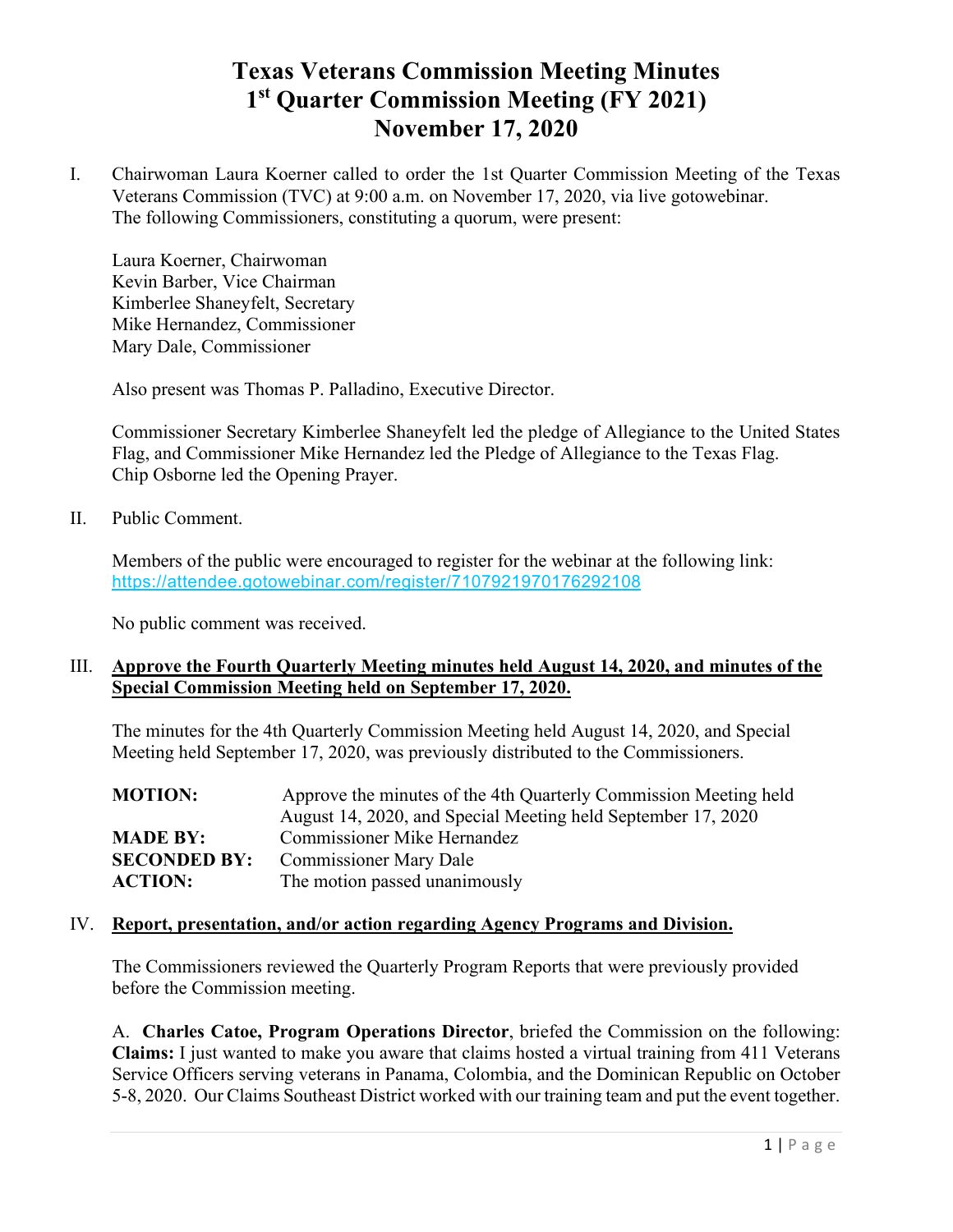All the feedback was very positive, constructive, and they were able to train these service officers to provide claims services to ex-pats in Central and South America. Microsoft bookings, an extension to Teams, gives all our veterans the ability to schedule their appointments with a Claims benefits advisor and was implemented across the Claims department. Microsoft Bookings has proven to be helpful, and our Veterans love it. Veterans can go into the link provided in their email, or they can go onto the TVC website Claims page, select the service they want and then schedule an appointment. The Claims department is working very closely with the training team, ensuring extensive use of our new learning management system to make training available to both the claims staff and our Veteran County Service Officers. The accreditation training to fulfill that 12-hour annual requirement is now on the learning management system.

**Veterans Education:** The Hazlewood database repair and suggested improvements were fielded at the end of September, so the reporting and log on issues that plagued the previous version are mostly resolved. However, we are still not happy resting at that point, and we are working with our contractor for more improvements. The Veterans Education Excellence Recognition Award, or VEERA, launched on November 1, 2020, and email messages were sent to all the higher education institutions along with the self-nomination form and instructions, so they will be able to apply for that designation. Veterans Education is also slowly restarting their compliance and riskbased surveys where they can be done safely. This involves traveling to schools and meeting with school officials and looking over paperwork; they are on track right now to complete the required 20% of the annual goal by the end of the first quarter; however, we continue to monitor the COVID situation and will see how that goes.

**Veterans Employment:** They held their annual training Symposium virtually, October 28-30, 2020. It was three half-day sessions, and they averaged over 150 attendees for each session. Thanks to Chairwoman Koerner, Mr. Thomas Palladino, and Mr. Shawn Deabay for speaking; the staff really appreciated that. VES staff supported the workforce boards and the virtual Red, White, and you hiring event.

**Health Care Advocacy:** As of October 15, 2020, Health Care Advocacy was able to fill the final vacancy they had in Tyler; they have a full complement of their advocates across the state now.

**B. Chip Osborne, Resource Management Director**, briefed the Commission on the following: FVA: I want to especially thank Elizabeth Webster from FVA, Communication Coordinator, and Erica Alvarado, the Communication Outreach specialist, for supporting the recent five FVA check presentations. The presentations involved all our commissioners on Facebook Live broadcasts, and an excellent job by those two. This was the first time using the new software FVA, and our Communications and Outreach Department currently have. I look forward to the other programs using this software.

**HR:** I also want to talk a little bit with you about our HR Department director, Tina Mulberry. She provided me the end of the year turnover rate, which we have to give over to the State Auditing Office. This year, we came in at 12.3% compared to the state goal, which is not to exceed 17%, so we were very successful, being 4.7% below the state ceiling goal.

**Emergency Management:** All programs in the Steven F. Austin, William B. Travis, and the Chase Park buildings have started coming back into the offices and were going up to 25% occupancy; it has been very successful, and we have not had any issues. However, so you are aware, Tim and I did have an emergency meeting with Mr. Palladino and the executive team. We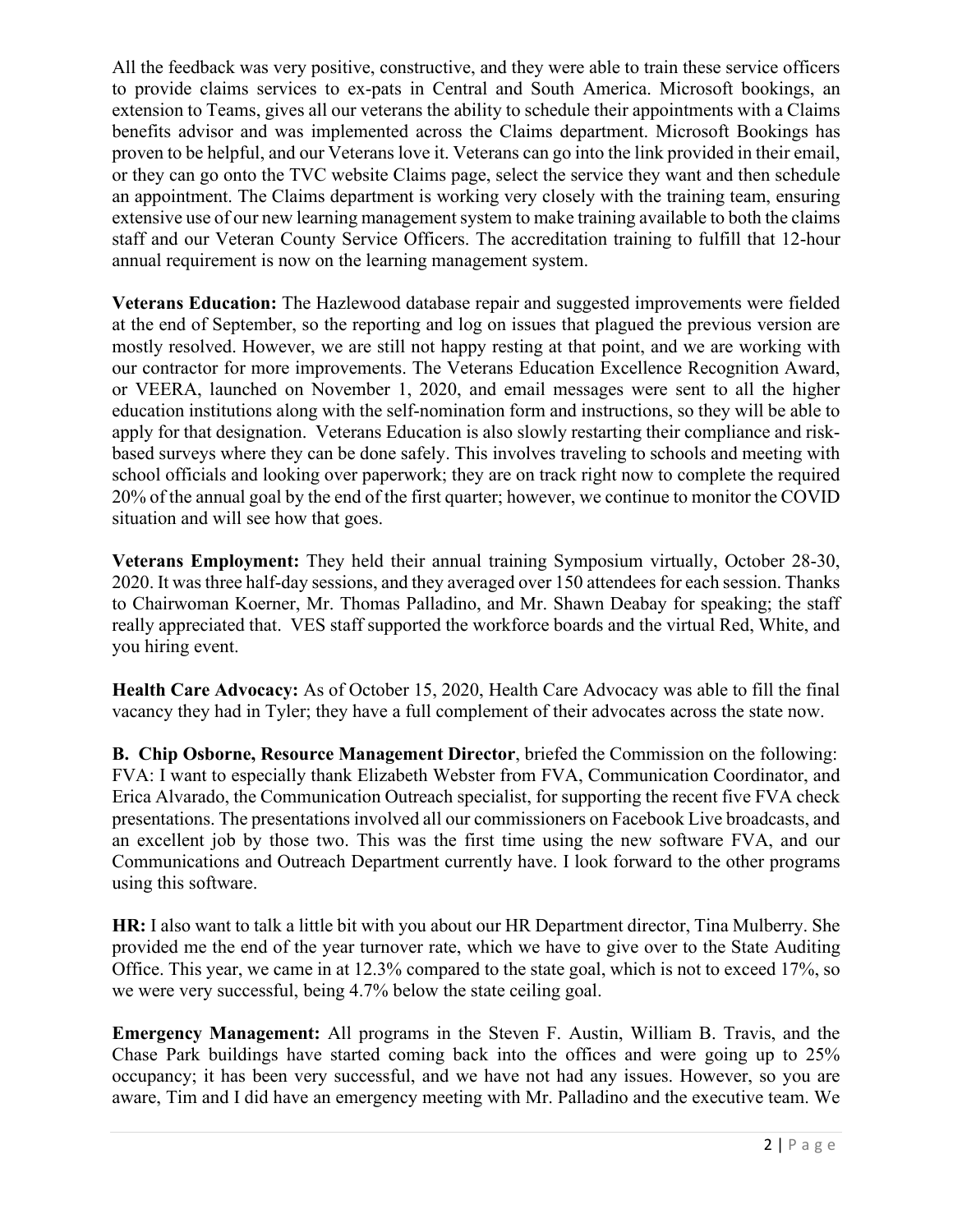have looked at Travis County and have been very concerned with the uptick that has taken place, and we will most likely present to him a letter asking that we fall back to only essential staff. If a director receives new information that there has been a significant increase or that the hospitalization rate in that county has exceeded the Governor's goal of 15%, the director can immediately remove the staff and notify their leadership, so we can forward the information to Mr. Paladino to get his final approval.

**Veteran Entrepreneur Program:** Lastly, I do want to give a huge shout out to our Veteran Entrepreneur Program, Christina Mortel, for coordinating an excellent presentation with Myra Ingram, the State Comptroller HUB Coordinator. They did this presentation with the Veteran Owned Business Community and provided step-by-step instructions on how a Veteran business can become HUB Certified within the State of Texas.

### C. **Shawn Deabay, Deputy Executive Director**, briefed the Commission on the following:

*Chairwoman Koerner recognized Executive Director Thomas Palladino for his ten years of service with the Texas Veterans Commission and presented him with a TVC award*.

The Government Relations team will be briefing you later concerning the Texas Coordinating Council for Veterans Services report. You will also hear about what the Women's program has been doing when they brief their report; the Communications Team, as you heard from Chip, has been super busy, and kudos to all of them for doing the FVA check presentations that went well with the new software. We have a TVC awards ceremony scheduled for December 17, 2020. We will be finalizing scripts for the award ceremony, and we would love for you to be a part of the awards presentations. Next is the IT team; as you know, they were doing the heavy lifting early in the year to get people ready to work remotely. That has not stopped. A three-person team is keeping the entire agency working remotely, and they do a tremendous job. Later, you will also hear from Darlene Brown, Internal Auditor. They are currently finalizing the internal audit review.

**Sunset Update:** I want to talk briefly about the timeline; September 1, 2017, is when we had to submit a self-evaluation to Sunset, followed by January 3, 2018, we met with Sunset staff to start that sunset review process through 2018. March 2019, we submitted our management response to Sunset. On June 1, 2019, the Sunset results were published, and then on June 10, 2019, the Governor signed the bill. On October 12, 2020, there was a Sunset management compliance change that I will show you in a moment submitted to the State Auditor's Office. Earlier this month, on November 6, 2020, we submitted the actual Sunset Legislative changes to the Sunset Commission, including both the management and the legislative changes to the Defense and Veteran Affairs Committee.

There are three items in your folder. The first one is the **Agency Deliverables**, which is the document that I have been presenting over the last couple of years. Nothing has really changed since the last time we met, so that is for your information only. The **Veterans Commissions Implementation Chart** is the final report showing the legislative changes. So, if you open that document, that is bill 601. The first one, 5.1, is the most important; it says continue TVC for another 12 years. 5.2 discusses Commissioner training. We added those recommendations to the Commissioner training. The one below that is 1.1. That is the annual evaluation to set priorities for all programs. So, before Sunset, Veterans Employment Services was the only program to set priorities, and that is because it was a requirement from the Department of Labor. We took VES's priorities as a baseline and had all the programs do a similar type of action, so they all have a list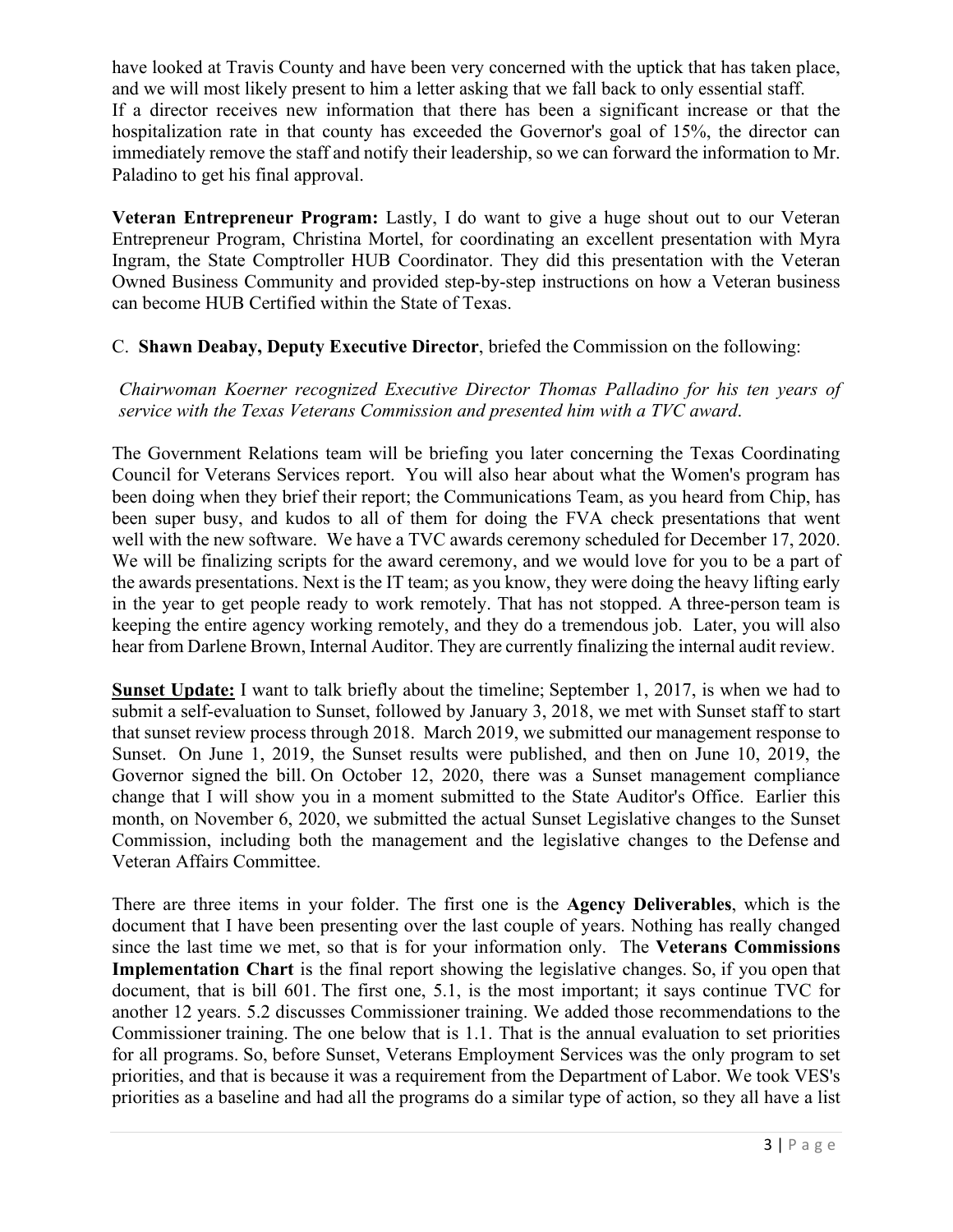of priorities. **Program operational plan**. All programs have created their priorities. The next one is 1.2, and that is the meaningful outcomes; initially, we had a lot of output measures, not a lot of outcome measures. According to Sunset, we needed to create outcome key measures. To develop new outcome measures, we must track the data for a specific period and then work with LBB to get those implemented into a key measure. Next, 2.1 discussed the need to evaluate and strategically adjust Claims staffing based on employee turnover and needs throughout the state; we addressed this with all the programs; it was accomplished in their Operations Plan. Outcome measures for 2.2 focused on Claims but were discussed in the previous section, where the key and non-key measures were discussed. As I mentioned earlier, then there is just two left. The first one is to remove the military service requirement to be a Veteran County Service Officer. There is nothing for us to do there; however, it was stated that you no longer have to be a veteran to be a Veteran County Service Officer. I believe that was to assist the rural counties in their hiring to make sure they had enough qualified applicants. Finally, this year, we hired Dr. Blake Harris; we needed a director to meet all the core requirements based on the bill stating that the mental health director needs to have a master's or higher in mental health, psychology, or the psychiatric field.

### V. **Quarterly Reports from Veterans County Service Officer Advisory Committee.**

**Ted Oats, Chairman VCSO Advisory Committee**, provided a summary of the Veterans County Service Officer Advisory Committee's activities since their last report to the Commission.

### VI. **Report, Presentation, and/or action regarding Advisory Committee membership.**

**Shawn Deabay, Deputy Executive Director**, presented the Commissioners a report regarding the Advisory Committee Membership application process. Before I get into what the staff recommendations are for the 11 vacancies that we currently have, there were two items that I want to touch on because I felt like those would probably create questions upon seeing the final recommendations. The staggering issue, we want to address our plan to address that issue, and then the second part is I want to go over the process. Additionally, I wanted to address how we selected the members for the committees. Thanks to the legal team for bringing up the staggering concern during the initial process of creating an agenda for this Commission meeting. The Texas Administrative Code was provided to the commissioners for review. The TAC states that the term of office for each member appointed by the Commission shall be staggered for a four year term. As you know, if we have a completely new committee of nine people, you cannot stagger and have a four-year term. Currently, there is no flexibility within this rule. We plan to recommend a change in the TAC verbiage at the next Commission meeting. If the Commission approves the change, we will have to post it to the register for 30 days, and we will request final approval at the Third Quarterly Commission meeting. A change in the verbiage will give us the flexibility needed to stagger the terms. The next item is the Advisory Committee membership. We wanted to show you the other two Advisory committee members: Veteran County Service Officer and the FVA. The spreadsheet provided reinforces the need to stagger because there will be a complete turnover in a one-year timeframe for both advisory committees. We hope the staggering of terms will ensure no more than 1/3 of the Advisory Committee members leave for continuity purposes in one current year. As the verbiage is, we will have an issue with the new advisory committee as well as the other two. Once we get the wording changed, we will go back through a reappointment process. We will present different recommendations for you all and choose what's best in this situation. The third piece under this folder, you will see 33-A, B, and C. These are the rankings for all three advisory committees. We received around 150 applications and divvied them to the three advisory committees based on the agency's needs. The committee was able to choose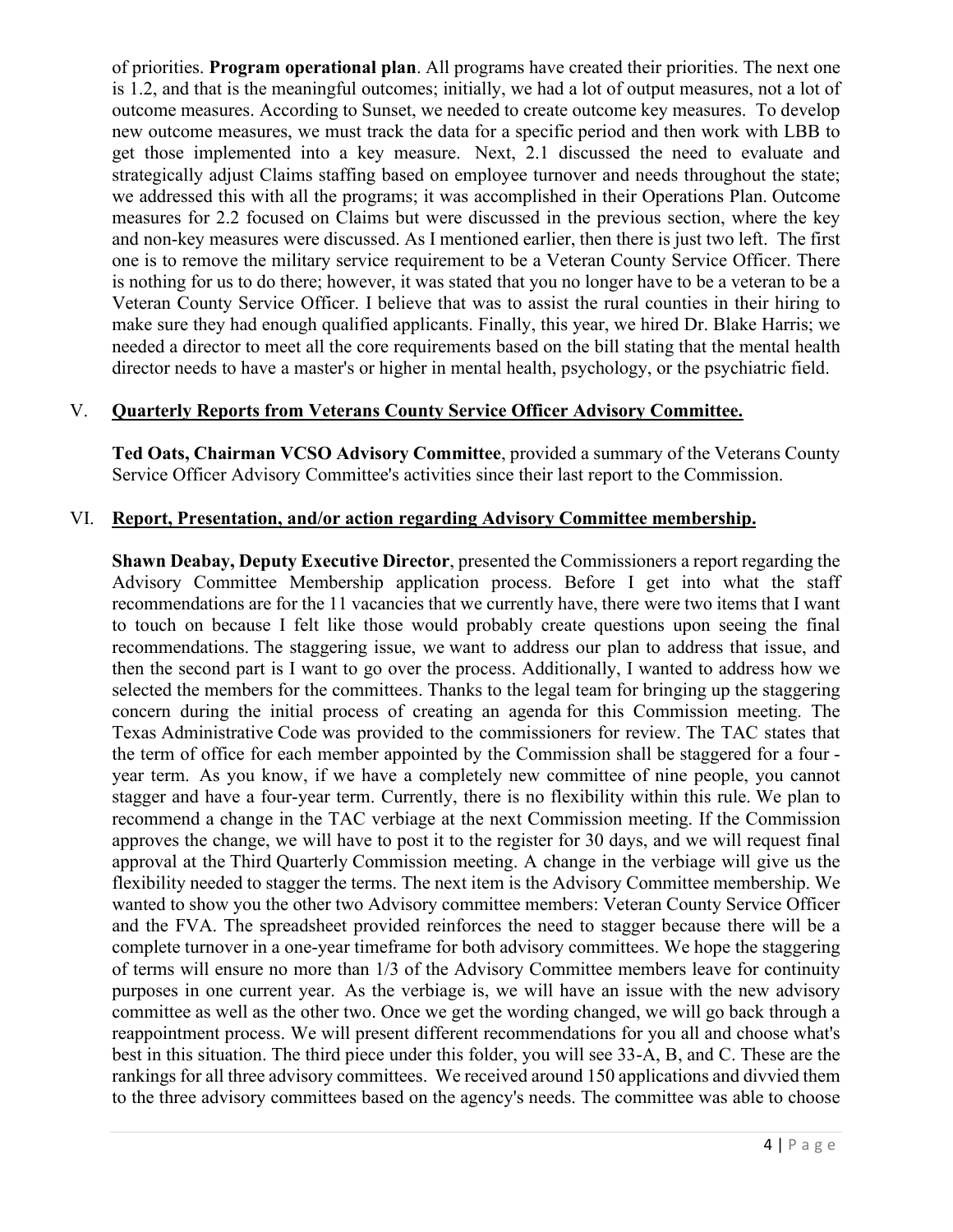what they wanted, one, two, or three. We separated those and gave them to the director who is leading each advisory committee. They formed a three-person panel to determine who would be the best fit.

| <b>MOTION:</b>      | Approve the Advisory Committee membership. |
|---------------------|--------------------------------------------|
| <b>MADE BY:</b>     | Secretary Kimberlee Shaneyfelt             |
| <b>SECONDED BY:</b> | Vice-Chair Kevin Barber                    |
| <b>ACTION:</b>      | The motion passed unanimously              |

#### VII. **Presentation regarding the Texas Coordinating Council for Veteran Services (TCCVS) Report.**

**Arnold Alaniz, Government Relations Liaison**, presented to the commissioners. The purpose of my testimony is to provide an update regarding the Texas Coordinating Council for Veterans Services Report, which was submitted on time to the Office of the Governor, Lieutenant Governor, Texas Legislature, and Stakeholders. A little bit of background, the Texas Coordinating Council for Veterans Services was established by Senate Bill 1796 from the 82nd Legislature in 2011. The Coordinating Council referred to as TCCVS, comes together to determine the states' unmet needs every two years. The unmet needs can be anything from identifying gaps in services, identifying resources to address needs, or determining how State agencies can better collaborate to serve the state veteran population.

As Texas continues to lead the nation in support of veterans, TCCVS allows state leaders to continue the Texas legacy by boldly addressing the veteran issues and challenges highlighted within the report that the Coordinating Council is tasked to produce. TCCVS consists of 22 participating state agencies. It is important to note that Senate Bill 1796 designates TVC as the Coordinating Council chair, authorizing TVC to set meeting dates and call for votes. I want to thank the state agencies that participated in the Coordinating Council.

The report provided is divided into ten sections, one for each specific workgroup topic. The workgroups were tasked with synthesizing unmet needs under their applicable topic. Each workgroup had at least three separate meetings to determine what unmet needs they would like to submit to the full Council. As the TCCVS coordinator, I was tasked with scheduling and overseeing all meetings, coordinating information between state agencies, and finally collecting all the information and producing a coherent report. Even during a pandemic, all of those involved rose to the occasion to see this coordinated Council through and to create a report that was worthy of submitting. As previously stated, each workgroup met at least three times to determine unmet needs. Draft those unmet needs and consider feedback from the full Council regarding those unmet needs and provide input to those work groups and vote on what would be in the final report.

I want to thank the hard work of everyone involved. We fulfilled the legislative mandate by submitting the report on time to the Office of the Governor, the Lieutenant Governor, the Texas Legislature, and stakeholders on October 1, 2020. The final report is a product of each participating agency's collaborative effort as well as all those involved.

### VIII. **Presentation regarding the Women Veterans Report.**

**Shawn Deabay, Deputy Executive Director,** stood in for Women Veteran Program Manager Krystle Matthews. I will be providing this report on behalf of Elaine Zavala and Dr. Krystle Matthews, who could not be here to give this report. Dr. Matthews just gave birth to a beautiful baby girl; congratulations to her; I will do my best to cover down for her. The report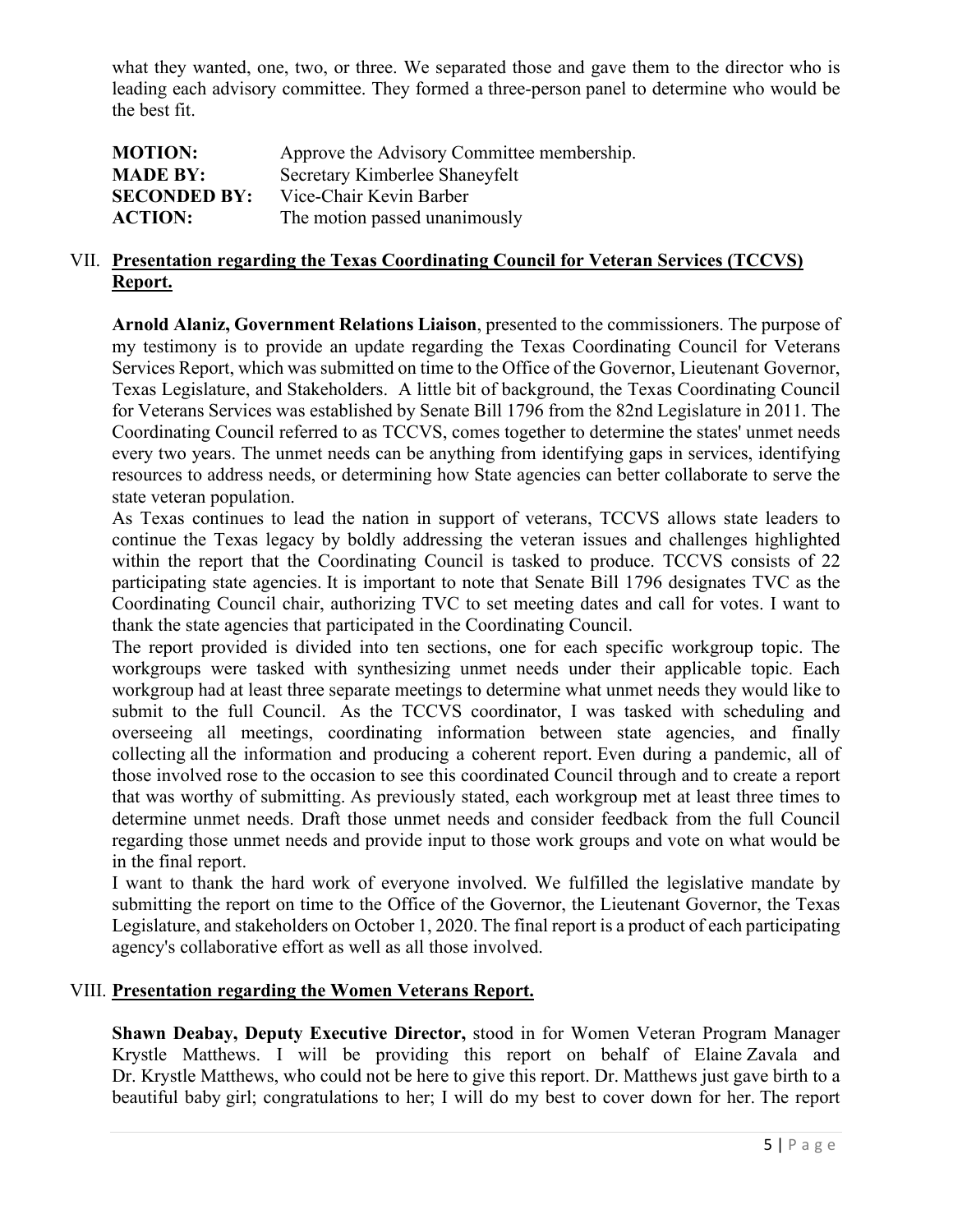was due and submitted on November 1, 2020, to the Governor's Office, Lieutenant Governor, and the Texas Legislature was prepared by Dr. Krystle Matthews and her amazing team located across Texas. Interesting note, the report talks about the number of women veterans estimated in Texas as 190,366, and it is expected to increase by 7.6% within the next five years. Texas has the most women veterans in the nation. It dives deep into the numbers on the report, the status of women veterans, and then at the end, some of the many recommendations they had. This was a collaborative effort, not just with our agency, but with the Workforce Commission and other state agencies to put all this together. This is the second report that we have submitted.

## IX. **Presentation regarding the Veterans Treatment Court Report.**

**Greg Talamantez, Manager of Government Relations**, provided the report. Every year not later than December 1st, SB1180 of the 86th Legislature requires the agency to report the following information for the preceding state fiscal year to the Governor, Lieutenant Governor, the Speaker in each member of the Legislature. The number of veteran defendants who participated in each veteran treatment court program, the number of veteran defendants who successfully and unsuccessfully completed each program, and the amount of grant funding each Veteran Treatment Court Program received. The data in the 2020 Veterans Treatment Court Report is presented on an as-is basis as reported by the submitting Veteran Treatment Court. Currently, there are no standardized statewide reporting requirements for Veteran Treatment Courts, and each Veteran Treatment Court has the autonomy to track data at their discretion. Except for TVC Fund for Veteran Assistance grant data, all data in this report was provided voluntarily by Veterans Treatment Courts. Based on their internal data tracking metrics, follow-up questions regarding this report's data should be directed to the respective veteran treatment court. TVC commends Texas' Veteran Treatment Courts' excellent work for their efforts to improve Texas veterans' outcomes and provide them the second chance they have earned; their work truly enhances our veterans' lives. I would also like to commend the TVC Veteran Mental Health Department's efforts to provide training and technical assistance to agencies and organizations spanning the Texas criminal justice system. Their close working relationship with Veteran Treatment Courts enabled the agency to collect the data necessary to produce this report. The difference our Veteran Mental Health Department can make in the lives of justice-involved veterans is truly astounding and a reflection of Texas commitment to improving the quality of life for Texas veterans and their families

## X. **Report, presentation, and/or action regarding Internal Audits and the FY 2020 Annual Internal Audit Report.**

**Darlene Brown, Director, McConnell, and Jones** provided reports to the Commissioners. Today I have three reports, which are included in item 10 of your folder. We wish to give a sincere thank you to all the staff in the agency that helped us complete the audits, not only those directly involved but also those supporting the activities, so the staff was available to provide us the information we needed.

**The first report** that I have is the Veterans Education program. The agency has effective management controls and processes in place to ensure that the Veterans Education Program complies with federal and state regulations and internal policies. This audit focused on the following areas, working with education and training institutions, which is very important. The Hazlewood assistance in tracking veterans Education Coordinator Program, and we also looked at the status of the VEERA program. We had no findings or recommendations related to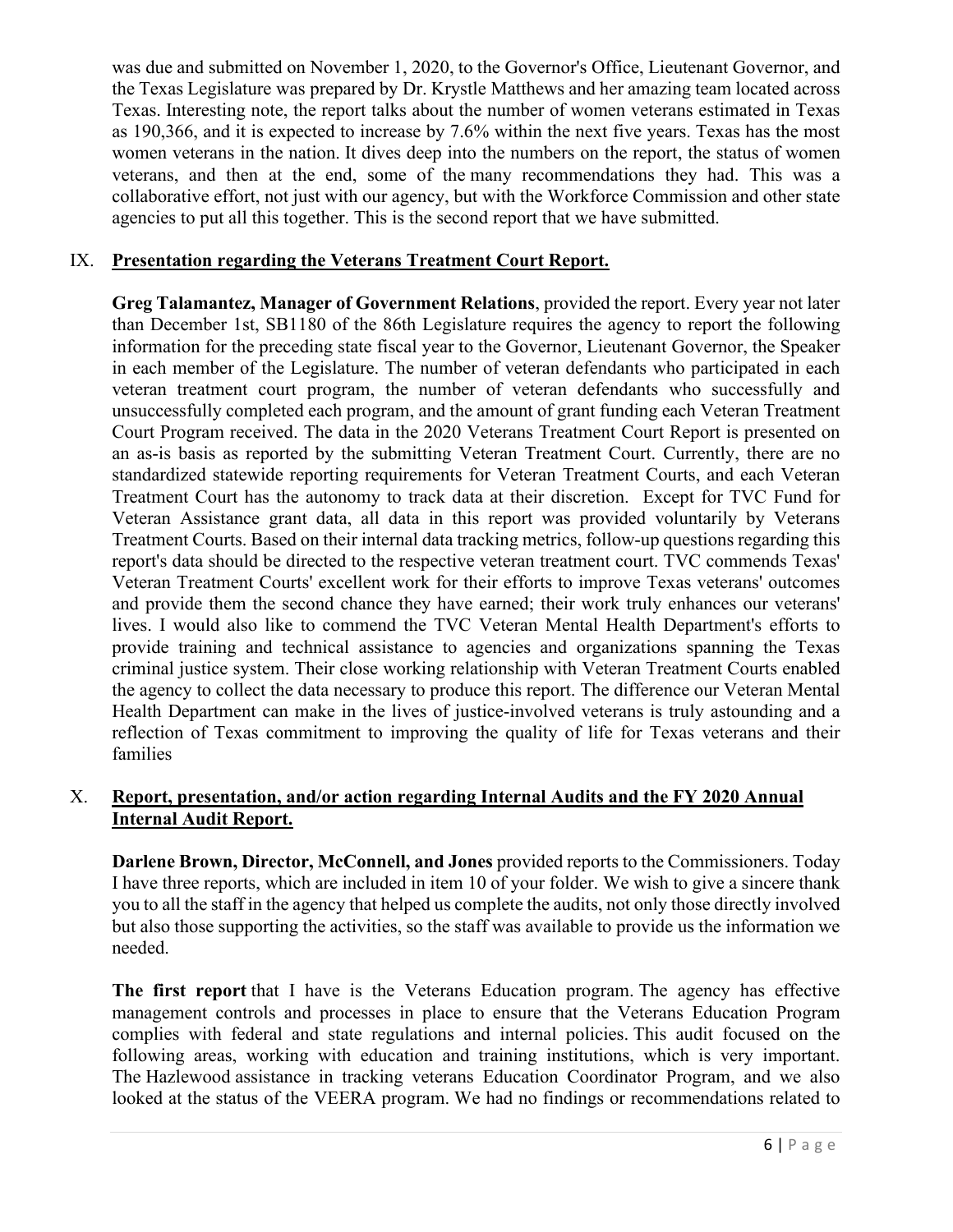internal controls or compliance. We provided management with some suggestions to improve their written policies and procedures and assign the workloads for benefit specialists. As the Texas federal population grows and federal requirements increase, this program will need to increase staffing to keep up with the demand for veteran services similar to other programs within your agency.

**The second report** I have for you today is the Funds for Veterans' Assistance Program. The agency has effective management controls and processes in place that ensure compliance with federal and state regulations and internal policies. We noted that the established procedures ensure consistency, timeliness, and effective program management. Additionally, the program staff and knowledgeable, dedicated individuals strive for continuous improvement, and it's not only the staff within the program itself but also throughout the agency. The FVA program is funded through dedicated lottery ticket sale donations and receives no direct general revenue allocations from the state. Since its inception in 2010, this program has grown exponentially when only 14 grants totaling 3 million dollars were issued to 116 grants totaling \$31,000,000, issued in 2020. FVA staff, along with agency support, have developed a program that is sound, enables services to be provided to numerous veterans throughout the state. For the FVA program to sustain the growth trajectory that they are on while not compromising the internal controls and reputation that are in place, additional dedicated program positions need to be added, funded, and filled. I understand that they are included in the LBB request this year.

**The last report** I have for you is the fiscal year 2020 Annual Internal Audit Report, and this is a report required by the Texas Internal Audit Act and State Auditor's Office prescribe the content areas. The report summarizes the fiscal year 2020 internal audit activities that we completed, the first annual internal audit plan, and the planned activities for the fiscal year 2021. We have already started the data security audit. We must submit this report to the Governor's office, the Legislative Budget Board, and the State auditor's office.

| <b>MOTION:</b>      | Approve the Internal Audits and the FY 2020 Annual Internal<br><b>Audit Report</b> |
|---------------------|------------------------------------------------------------------------------------|
| <b>MADE BY:</b>     | Vice-Chair Kevin Barber                                                            |
| <b>SECONDED BY:</b> | Commissioner Mike Hernandez                                                        |
| <b>ACTION:</b>      | The motion passed unanimously                                                      |

### XI. **Report, Presentation, and/or action regarding the Appropriation Year 2020 Fourth Quarter Operating Statement.**

**Michelle Nall, Chief Financial Officer**, provided an Agency Summary regarding Appropriation Year 2020, 4th Quarter Operating Statement, and a summary of the programs' financial activities since its last report to the Commission.

## XII. **Report, presentation, and/or action regarding grant renewals criteria for the 2021-2022 grant period.**

Jim Bracken, Director of Funds for Veteran Assistance, provided an update on the Grant Renewals for the 2021-2022 grant period. I would point out that as we continue forward with this particular grant year, we are still collecting information on performance and expenditures. At the end of the first quarter, the report will reflect that we compared this quarter with the previous two grant years' first quarter to see some lagging indicators for the current quarter. Compared to last year and the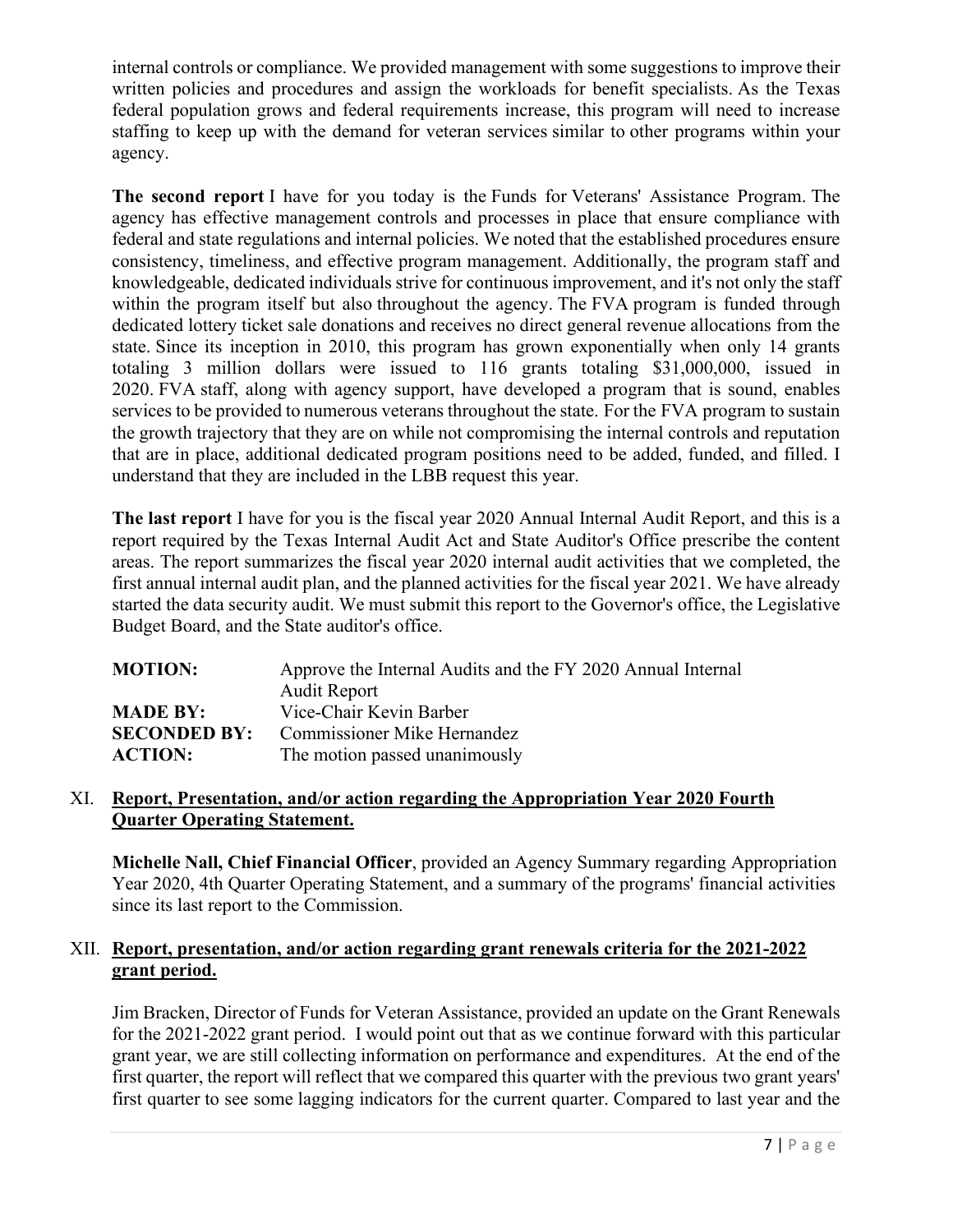year before, the grant organizations are having a more difficult time serving all the veterans that they planned to serve and spending the grant funding that they had planned to spend or budgeted to spend.

We have incomplete information as of last week, we still were missing roughly 20 individual requests for reimbursements that we could prove, and we also did not have all the performance reports from the first quarter, so the numbers are a little better, so I ask the Commission to look at the bottom of that page. Underneath the table, you will see some overview numbers there were for this part this current quarter 57.25% in the aggregate had not met the first quarter benchmark compared to previous year's first quarters.

Now that number is still below 70%, but we are still missing some data points, so we think it is not going to be as well as the first quarter of last years. But it is not going to be dramatically lower. On the right-hand side of that table at the bottom of the current year under the COVID-19 header, you see that the aggregate expenditures or 18.32%, compared to the first quarter of previous years, is much lower than the trend. Still, again at the time of this report, we did not have 108 reimbursement requests. Now we are down to a blind spot of about 20, so we think that this number will end up above 40%, how far above 20, we do not know, but still a little lower than the trend from previous years. Based on the incomplete information we have as of this morning and knowing that we have a second-quarter report that we will be assembling by the end of January, FVA recommends that we present in February at the second quarter Commission meeting what the data is telling us. If the FVA staff recommends to the Commission that we adjust the renewal criteria for grants, we make that case and provide all the data at that meeting.

*Chairwoman Laura Koerner: Thank you, Jim, and just for the background for the Commissioners. I know there have been several grantees that have been concerned that they may not meet the renewal criteria based on COVID and have already raised a flag of question on that, so we wanted to bring this forward at this meeting, just to start the discussion. To know that we are reviewing it. I'm OK with waiting until the second quarter to make any changes and looking for thoughts from the rest of the Commission.* 

*Are there any questions?*

*Secretary Shaneyfelt: Madam Chair, I tend to agree with you; there's just so much unknown based on not only where we've been with this, but when we come out of it. So, I think it would be prudent to wait one more quarter before making any changes.*

*Vice-Chair Barber: Agreed.*

*Commissioner Dale: Agreed*

*Commissioner Hernandez: Agreed to that, COVID has had a bearing on the numbers, so I would really wait another quarter and see where the numbers are.*

*Chairwoman Koerner: Tom, did you have any comments or anything?*

*Executive Director Palladino: Yes, I think that is a good recommendation that we wait for another quarter of data because we do not have all the grantees' data from the first quarter because of a delay in them sending in all their reimbursement requests. I think we should look at that data because when we do make the adjustment, if the Commissioners do decide to make an adjustment to the renewable criteria, we need to make that on plausible data that we have. When we adjust, what are we going to make the adjustment too? I think that is an important point to make. I think we should wait and then see where the data takes us and see where their performance is compared to last year, second quarter.*

*Chairwoman Koerner: Thank you, Commissioners, Tom, and thank you, Jim.*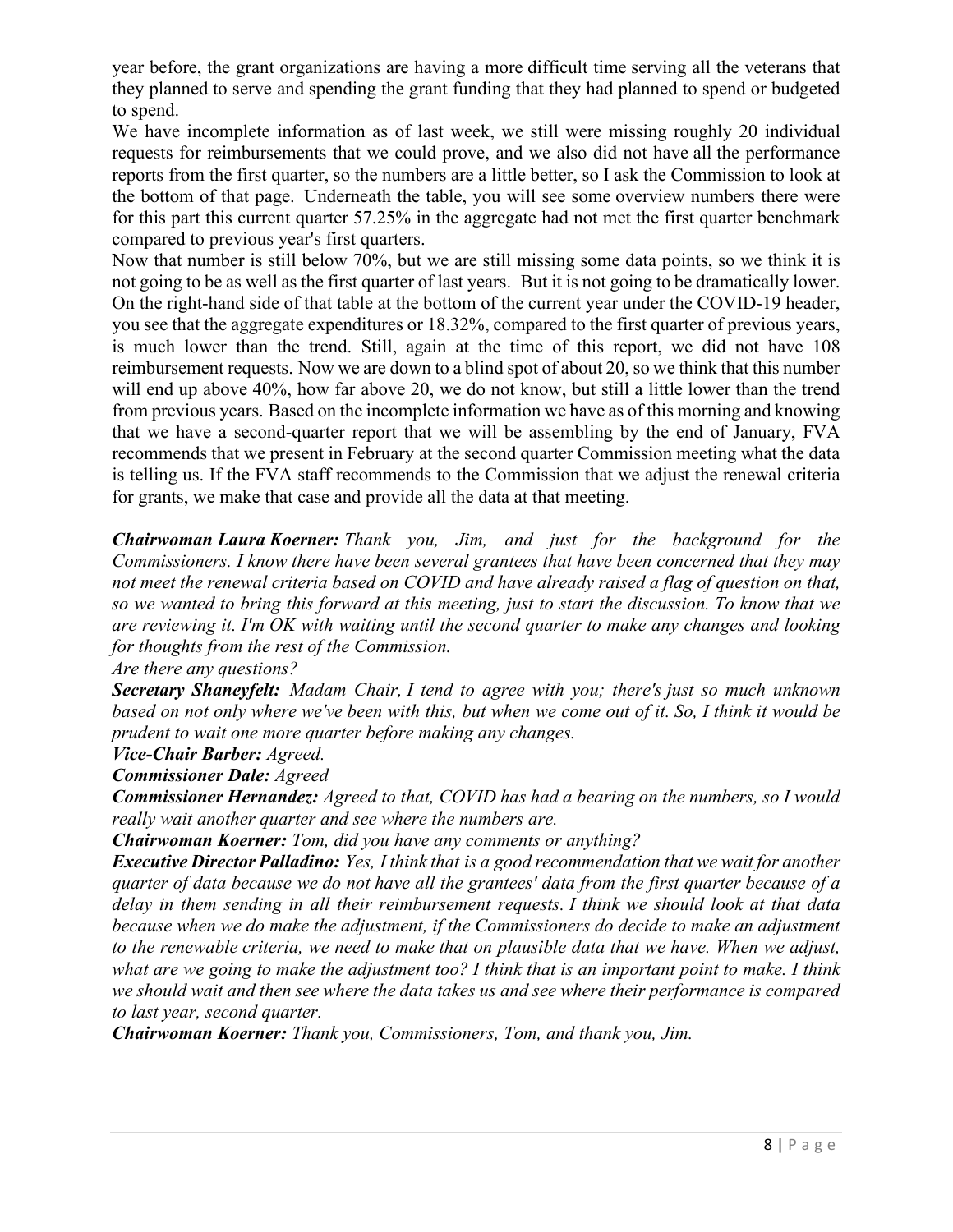#### XIII. **Report, presentation, and/or action to Propose the Review of Agency Rules: 40 TAC Chapter 460, Fund for Veterans' Assistance Program.**

**Madeleine Connor**, General Counsel, provided a summary of the request for review of agency rules, 40 TAC Chapter 460 (FVA). The Texas Administrative Code requires that all state agencies review their rules every four years after their adoption. The last set that passed four years ago is the rules for the FVA. In accordance with the Texas Administrative Code, we must post those on the Texas Register for Public Comment. At that time, we will review the comments, if any. We will do an internal assessment of whether those rules are necessary and still relevant. Ordinarily, what will happen is, say, for instance, if the Legislature repeals a statute that one of the rules supports, relates to, or implements, each agency will review whether that rule is still necessary. In this case, we do not have any executive orders, any repeals of any statutes, or amendment of any statutes. However, we will do an internal review to see if the rules are still relevant and necessary. This is the first piece of the process for the regular rule review, and we will post on the register after this meeting so that the public can comment, and then we will do an internal review with FVA and a legal review.

*Tom Palladino: Madeleine Connor was elected as a state District Judge for the 353rd District Court of Travis County. So, Judge Madeleine Connor will take office on January 3, 2021, and we are so sorry to see her go. We will recognize her service during the awards ceremony on December 17 and always stay in touch with her.* 

*Madeleine Connor: Thank you, thank you so much. It has been my pleasure, my absolute pleasure, to work for this agency and for you and all the Commissioners and work with all the other people that worked so hard for our Texas veterans.* 

*Commissioners thanked Madeleine Connor for her service to TVC and Texas Veterans.*

| <b>MOTION:</b>      | Approve the Review of Agency Rules: 40 TAC Chapter 460, Fund for |
|---------------------|------------------------------------------------------------------|
|                     | Veterans' Assistance Program                                     |
| <b>MADE BY:</b>     | Secretary Kimberlee Shaneyfelt                                   |
| <b>SECONDED BY:</b> | Vice-Chair Kevin Barber                                          |
| <b>ACTION:</b>      | The motion passed unanimously                                    |

#### XIV. **Executive Director report.**

Thomas Palladino, Executive Director, provided a report on the agency's priorities and activities over the last quarter, meetings, and events he has attended to include relationships with other State and Federal veteran agencies.

## XVI. **Executive Session.**

None.

#### XVII. **Discussion and take possible action on the items considered in Executive Session.** There were no items to take action on.